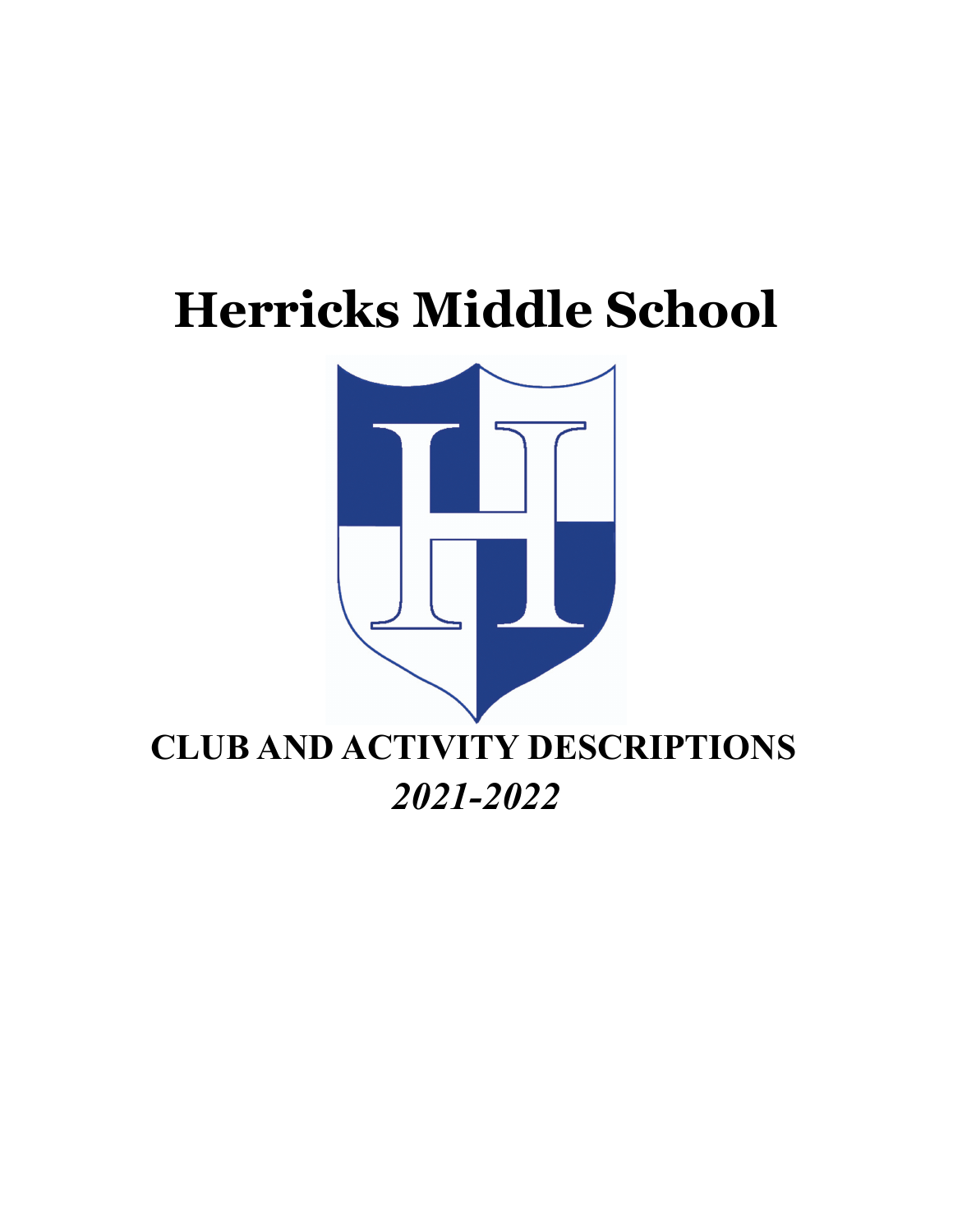# **Table of Contents**

| <b>ANIME CLUB</b>                                                   | 3                       |
|---------------------------------------------------------------------|-------------------------|
| <b>ART CLUB</b>                                                     | 3                       |
| <b>ART HONOR SOCIETY</b>                                            | $\mathbf{3}$            |
| <b>CHAMBER CHOIR - UPPER VOICES</b>                                 | $\overline{\mathbf{4}}$ |
| <b>CHAMBER CHOIR - LOWER VOICES</b>                                 | $\overline{\mathbf{4}}$ |
| <b>CHAMBER ORCHESTRA</b>                                            | $\overline{\mathbf{4}}$ |
| <b>CHESS &amp; GAMES CLUB</b>                                       | $\overline{\mathbf{4}}$ |
| <b>CHINESE CULTURE CLUB</b>                                         | $\overline{\mathbf{4}}$ |
| <b>COMPUTER CLUB</b>                                                | 5                       |
| <b>FRENCH CLUB</b>                                                  | 5                       |
| <b>GARDENING CLUB</b>                                               | 5                       |
| <b>HMS BOOK REVIEW</b>                                              | 5                       |
| <b>ITALIAN CLUB</b>                                                 | 5                       |
| <b>6th GRADE INTRAMURAL SPORTS</b>                                  | 6                       |
| <b>JAZZ BAND</b>                                                    | 6                       |
| <b>MATH OLYMPIADS</b>                                               | 6                       |
| <b>MATH RESEARCH PROGRAM</b>                                        | 6                       |
| <b>MATHCON</b>                                                      | 6                       |
| <b>MATHLETES</b>                                                    | 7                       |
| <b>MOTHER-DAUGHTER BOOK CLUB (Or other important adult females)</b> | 7                       |
| <b>MUSICAL PRODUCTION</b>                                           | 7                       |
| <b>NATIONAL HISTORY DAY CLUB</b>                                    | 7                       |
| <b>NATIONAL JUNIOR HONOR SOCIETY</b>                                | 7                       |
| <b>NEWSPAPER</b>                                                    | 8                       |
| <b>OPEN GYM FRIDAYS</b>                                             | 8                       |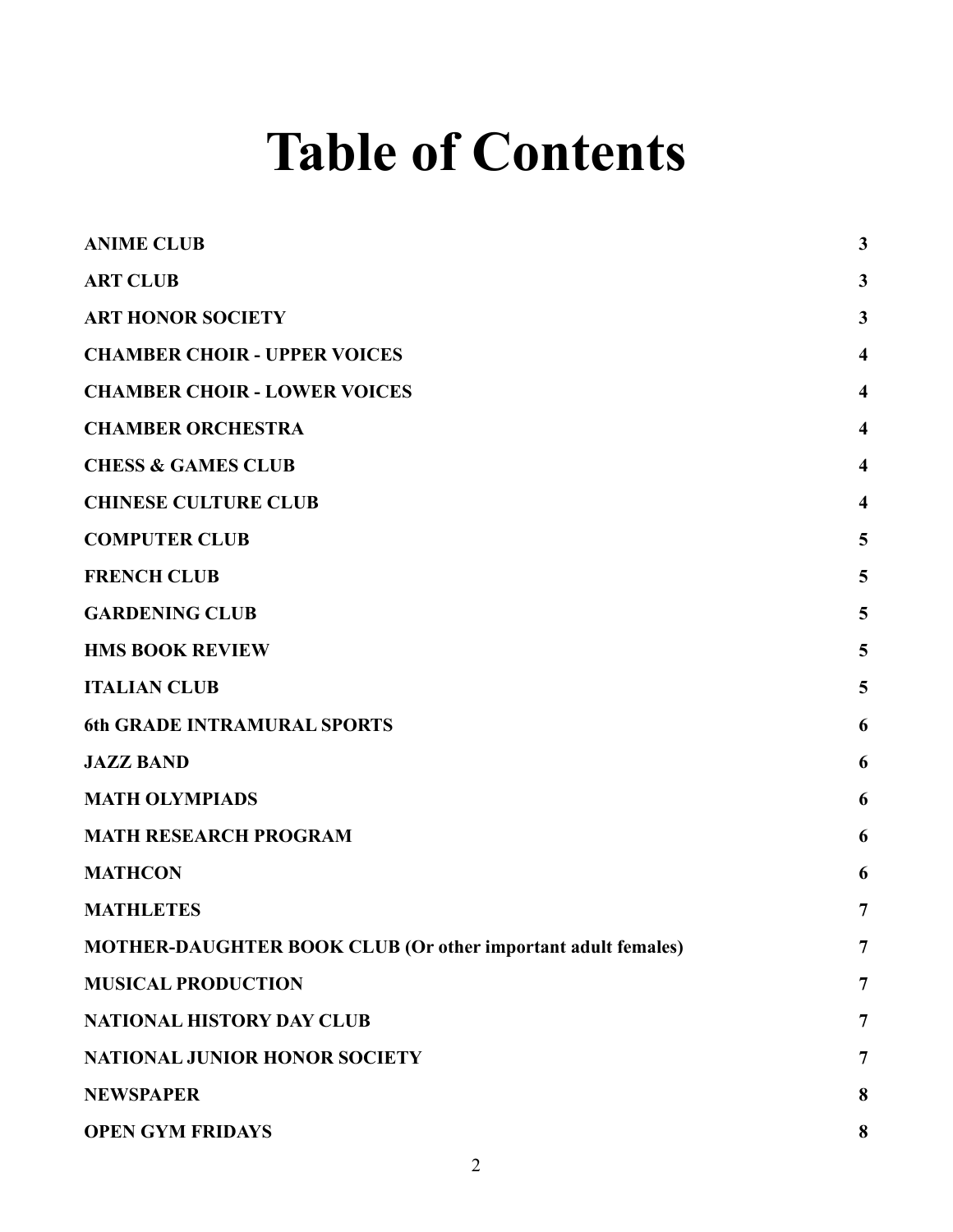<span id="page-2-0"></span>

| <b>ROBOTICS</b>                  | 8  |
|----------------------------------|----|
| <b>SCIENCE EXPERIMENTS</b>       | 8  |
| <b>SPANISH CLUB</b>              | 8  |
| <b>STEAM CLUB</b>                | 9  |
| <b>STUDENT ORGANIZATION</b>      | 9  |
| <b>TECHNOLOGY CLUB</b>           | 9  |
| <b>TRI-M MUSIC HONOR SOCIETY</b> | 9  |
| <b>VIDEO GAME CLUB</b>           | 9  |
| <b>WIND ENSEMBLE CLUB</b>        | 10 |
| <b>YEARBOOK CLUB</b>             | 10 |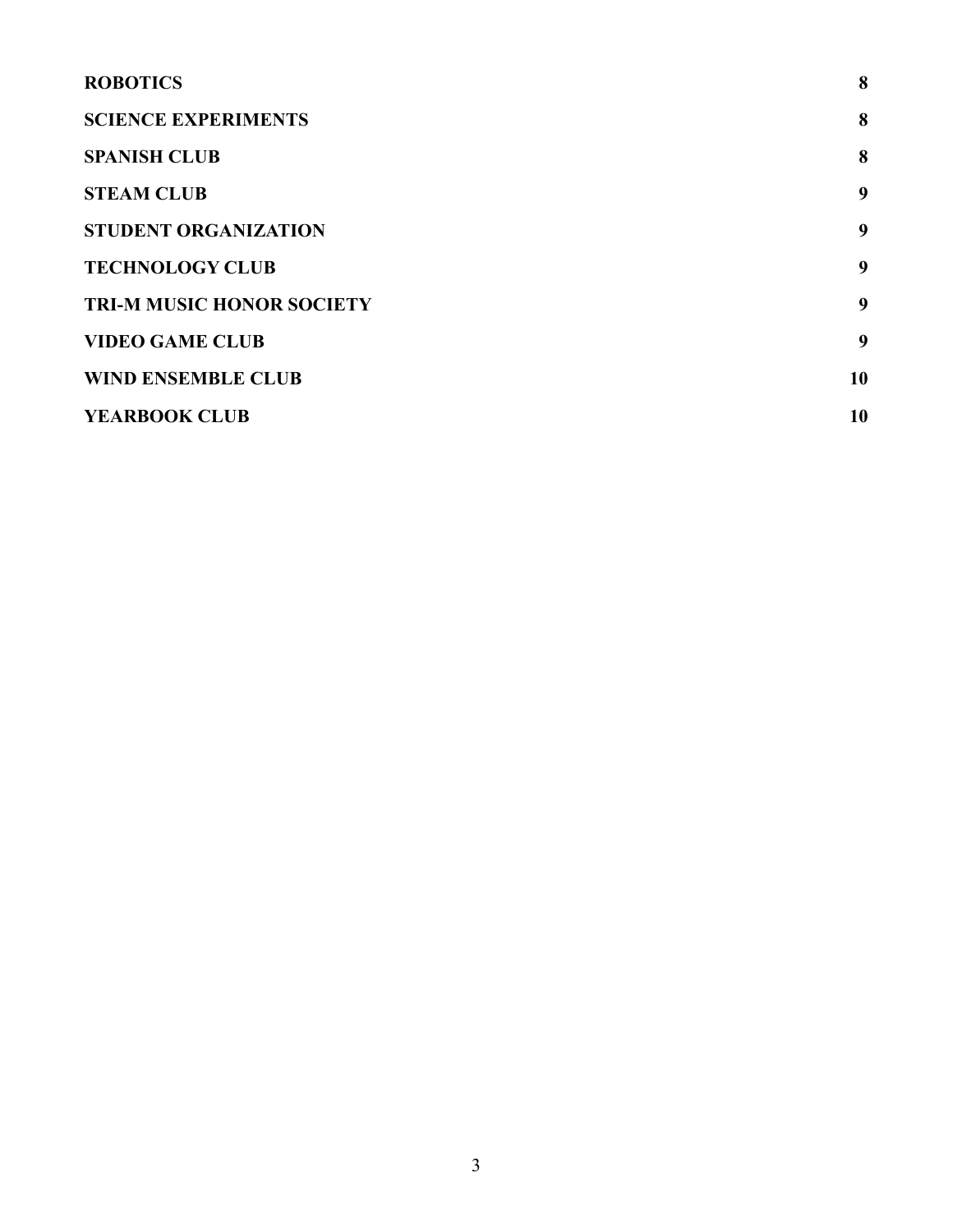## **ANIME CLUB**

### **Joe Mauro Every Other Tuesday 3-4:15 (Sci 5)**

With roots way back in the early 1900s, Japanese animation has made its way from comic book origins to dominating the mainstream here in 2020. What started with superhero stories has evolved into a medium that encompasses every genre imaginable. These compelling stories have captured the awe of students across the globe, inspiring many of them to get involved in art and storytelling of their own. The anime community is strong here in the Herricks district. Students will drive their own discussions, debates, and reviews of anime shows, movies and manga (the text version of anime). Many of the novels read by our middle school students in English class have anime or manga that is either directly parallel to those stories or is the actual basis for the western counterpart. The series Hunger Games, for example, is directly based on a classic manga book. With crosscutting themes and characters between student's academic reading and the anime they watch for fun, this club will increase literacy and analysis skills, all while giving them a place to make friends!

### <span id="page-3-0"></span>**ART CLUB**

#### **Kim Friedman Mondays/3-4pm (Art 2)**

Do you enjoy drawing, painting, or working on craft projects in your spare time? Would you like to meet other student artists and work on projects together? The Art Club is open to all students that love the visual arts. The club gives an opportunity for students to be creative at their own pace, and to be able to work with many different mediums. Students can come with their ideas, and I'll provide some fun methods and techniques. Please bring your willingness to create and your desire to have fun. I will be sharing all kinds of concepts to enhance your art ability and knowledge. My hope is to inspire you to create with unique materials and find inspiration in everyday things. Come. Hang. Create Some Art!

# <span id="page-3-1"></span>**ART HONOR SOCIETY**

### **Malori Steinhauer Wednesdays 3-4pm (FACS 1)**

The National Junior Art Honor Society (NJAHS) is designed specifically for 8<sup>th</sup> grade students. In 1989, the National Art Education Association began the NJAHS program to inspire to recognize students who have shown an outstanding ability and interest in art and to generate interest in art programs at the secondary level and beyond. Students who are interested in joining must fulfill requirements as well as be selected by the club's advisors.

### <span id="page-3-2"></span>**CHAMBER CHOIR - UPPER VOICES**

# **James Ludwig/Jennifer Triolo Mon, Fri 3:00-3:45pm (Chorus Room)**

Open by audition to all students in grades 6, 7, 8. Chamber Choir is an auditioned vocal ensemble for Soprano/Alto voices that performs choral music in a wide variety of styles. This choir is intended to provide an opportunity for our most motivated singers to participate in an advanced level ensemble. Students will rehearse and perform with the Lower Voices Chamber Choir singers. Students will be selected based on a performance rubric. This ensemble will rehearse twice a week in sectionals or full ensemble settings.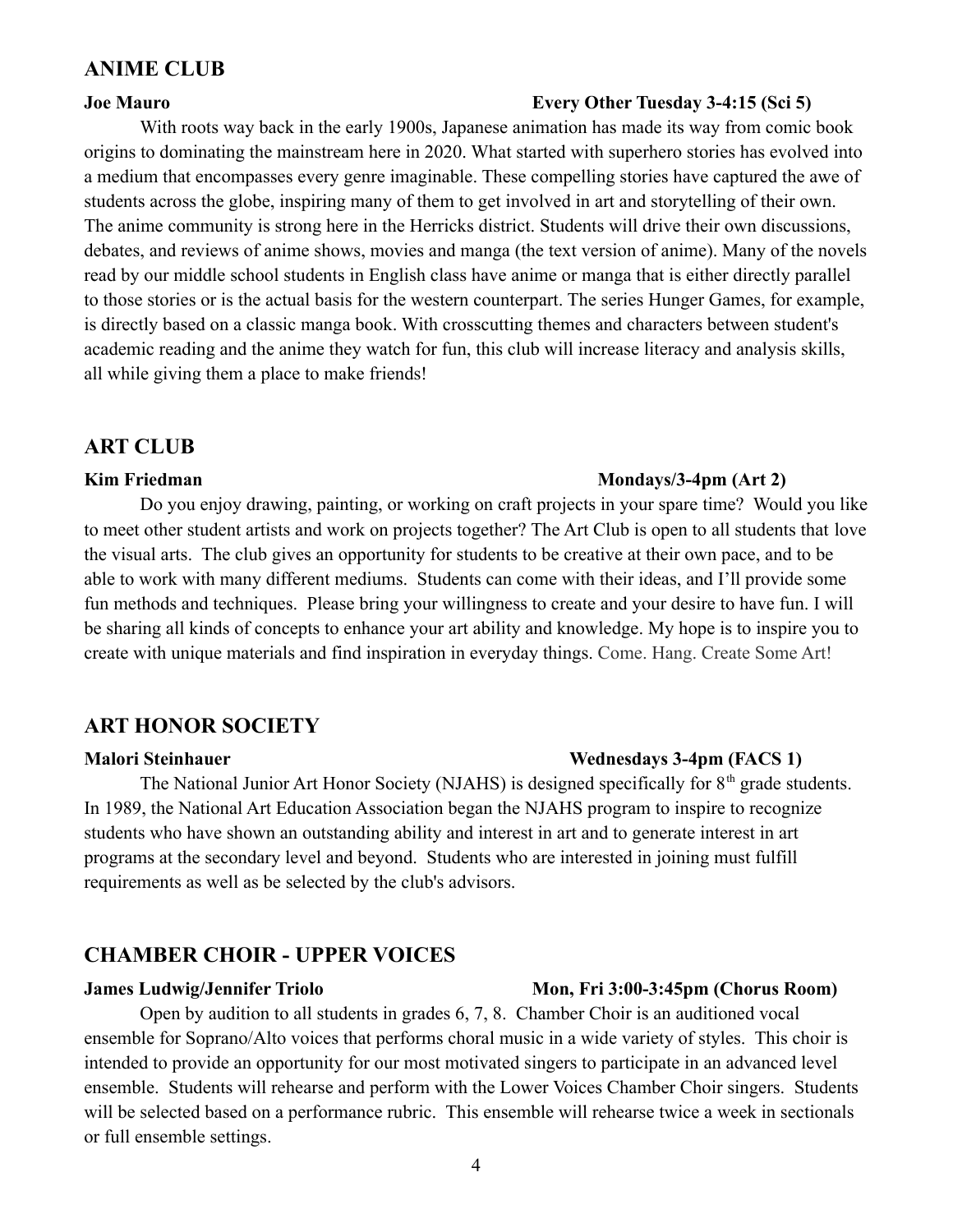# <span id="page-4-0"></span>**CHAMBER CHOIR - LOWER VOICES**

### **James Ludwig/Jennifer Triolo Mon, Fri 3:00-3:45pm (Chorus Room)**

Chamber Choir Lower Voices is an auditioned vocal ensemble for Tenor/Bass voices that performs choral music in a wide variety of styles. This choir is intended to provide an opportunity for our most motivated singers to participate in an advanced level ensemble. Students will rehearse and perform with the Upper Voices Chamber Choir singers. Students will be selected based on a performance rubric. This ensemble will rehearse twice a week in sectional or full ensemble settings.

# <span id="page-4-1"></span>**CHAMBER ORCHESTRA**

### **Geoff Stone Mon, Wed 3:00-3:45 (Band Room)**

Open by audition to students in grades 6-8, Chamber Orchestra is a select performing ensemble that offers advanced students an opportunity to perform more challenging repertoire than is typically found in orchestra class. Chamber orchestra performs several times throughout the year.

# <span id="page-4-2"></span>**CHESS & GAMES CLUB**

The Chess and Games Club is open to all students. The club will give students an opportunity to learn chess strategies, make new friends, and just play for fun. Checkers, Scrabble, and other board games are also played. There is a chess ladder tournament in the spring for those who wish to participate.

# <span id="page-4-3"></span>**CHINESE CULTURE CLUB**

#### **Joanna Zheng Mondays 3-4pm (117)**

The Chinese Culture Club is open to all students. We will learn about many aspects of Chinese culture and do activities such as Chinese brush painting, Chinese calligraphy using brushes and ink, and paper folding. Other activities may include Chinese yo-yo and Chinese Chess depending on interest.

# <span id="page-4-4"></span>**COMPUTER CLUB**

The computer room is open for one hour every day after school for students who need to use the computers. All students with an interest in computers, writing, or in art are encouraged to come. Students are not permitted to play games during this time.

#### **Jackie Lipsky Mondays, 3-4pm (218)**

### **Roxanne Green/Cecilia Lee Mon-Wed, Fri 3-4pm - (221)**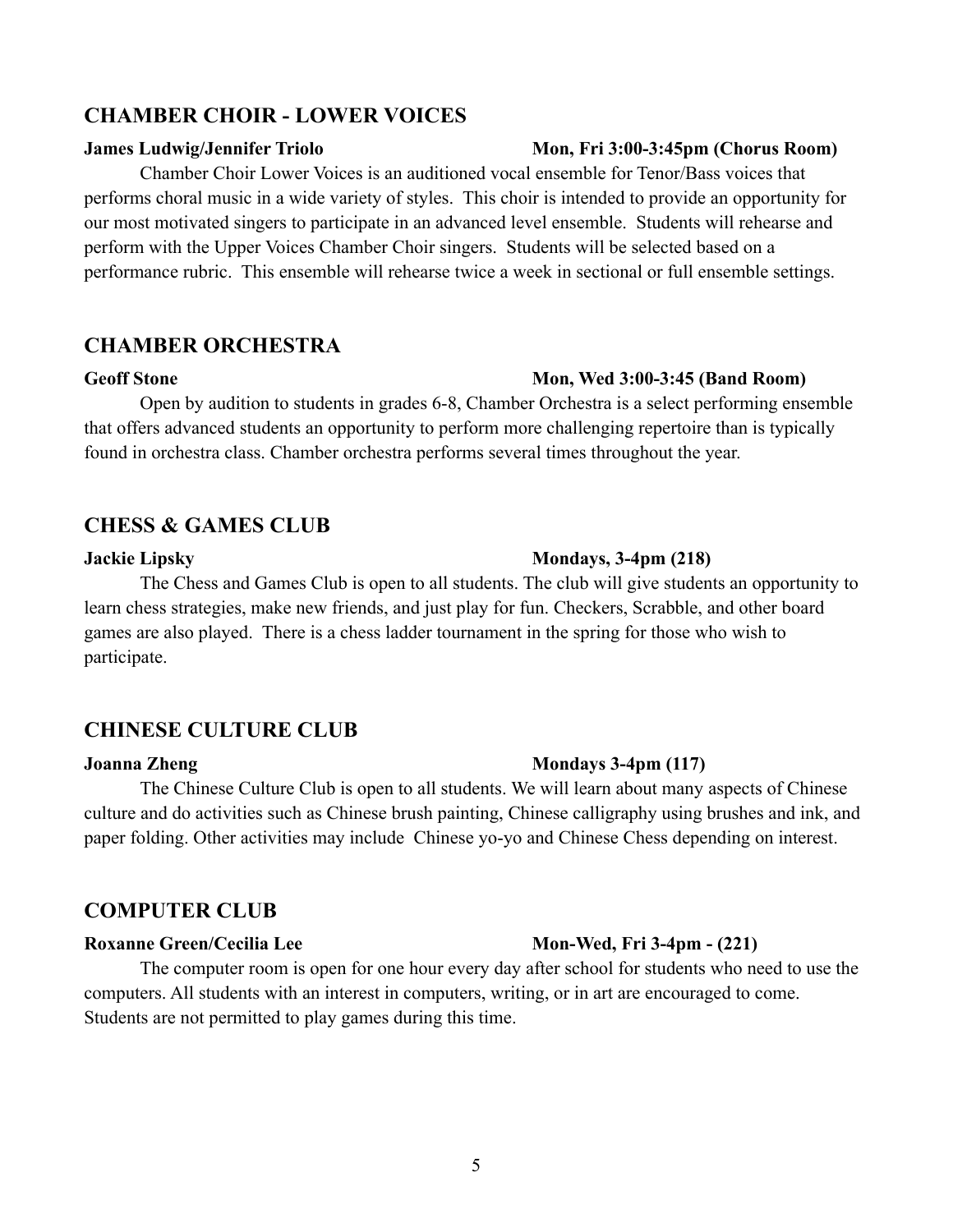### <span id="page-5-0"></span>**FRENCH CLUB**

# The French Club is open to all 6th, 7th, and 8th grade French students and also to students taking other languages. Club activities will focus on cultural enrichment as well as the opportunity to speak French in an informal setting. Activities will include preparing French food, playing French games, participating in community-based activities, and virtual trips to the most famous attractions in France and Quebec.

### <span id="page-5-1"></span>**GARDENING CLUB**

#### **Nina Taliercio Wednesdays 3:00-4:00pm (Room 228)**

This club will meet to maintain our existing garden, greenhouse and pond. Members will undertake new projects that include but are not limited to designing, planning, and installing new plantings to make our green spaces more beautiful. Students will research important techniques for gardening in order to gain knowledge of plants and ecology as they work on our gardens. The club will also promote sustainable living through the use of our gardens and greenhouse.

# <span id="page-5-2"></span>**HMS BOOK REVIEW**

#### **Jodi Thompson Mondays 2:55 - 3:45 (Library)**

The HMS Book Review meets once or twice a month depending on the length of the book we are reading. This club gives book lovers a chance to discuss books voted on by the group. The meetings will be a place for students to express their ideas about the book, talk about what they are reading independently and suggest new titles to the club.

### <span id="page-5-3"></span>**ITALIAN CLUB**

#### **Antonella Ingargiola Every Other Tuesday 3-4pm (116)**

The Italian Club is open to all 6th, 7th, and 8th-grade Italian students. The Italian club will be exploring Italian culture and language through a variety of activities. Activities may include: Italian games, arts and crafts they can do at home, listening to Italian music and watching Italian movies, and learning more about the culture of Italy.

## <span id="page-5-4"></span>**6th GRADE INTRAMURAL SPORTS**

# **Lisa Kellachan/Erika Palmer Tuesday/Thursday (Cafeteria/Fields)**

Intramural sports are held at the Middle School on Tuesdays and Thursdays from 3:05-3:55. All boys and girls in grade 6 are welcome to participate. Students wishing to participate must have a signed parental consent form on file.

#### 6

### **Loredana Losso Monday 3-4pm (113)**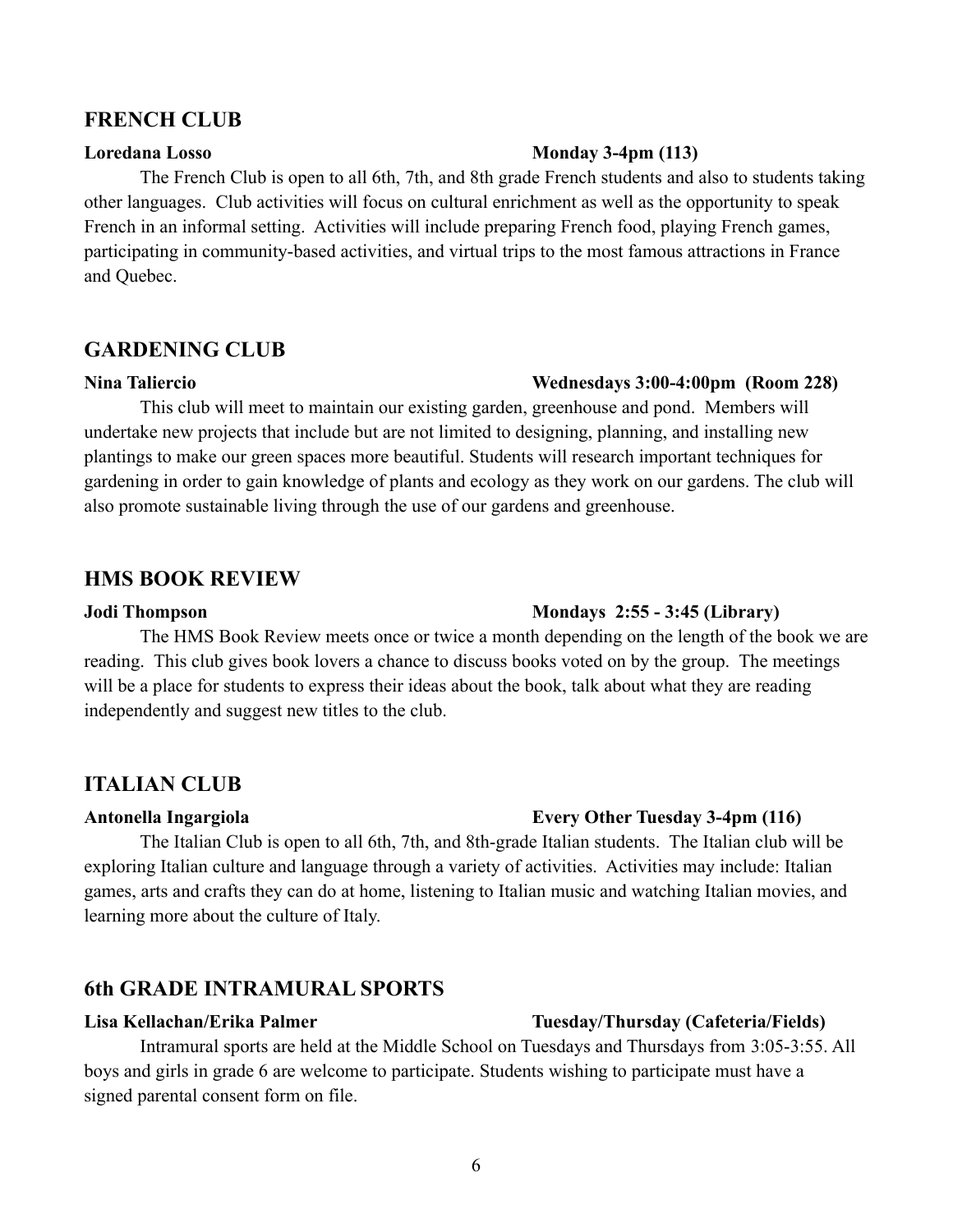# <span id="page-6-0"></span>**JAZZ BAND**

### **Geoff Taylor Mon and Wed 3-4pm(Auditorium)**

# This club will be open to all students who want to learn more about listening to and playing jazz music. During the weekly meeting, students will learn about various styles and eras of jazz music, as well as techniques for playing/singing the music. Students will be given optional playing assignments to develop their abilities to play jazz and improvise. Once it is possible, we will hold auditions to create a performing group that will rehearse jazz repertoire to perform at an evening concert.

# <span id="page-6-1"></span>**MATH OLYMPIADS**

Math Olympiads is a club open to 6th-grade students who will be participating in several math competitions throughout the year. Weekly sessions will feature opportunities to solve practice problems to prepare for the competitions.

# <span id="page-6-2"></span>**MATH RESEARCH PROGRAM**

#### **Alyssa Khan Wednesdays/3:00 - 4:00 (Library)**

Math Research Program is an opportunity for 7th and 8th-grade students to write a math research paper and present their topic in a 15-minute presentation at the Long Island Math Fair.

# <span id="page-6-3"></span>**MATHCON**

# Math Con is an online international mathematics competition. Students train by grade level and based on their performance on the online competition can qualify to attend finals in Chicago. The interactive competitions allow students to develop their problem-solving skills and excitement for competitive mathematics.

# <span id="page-6-4"></span>**MATHLETES**

Mathletes is an opportunity for  $7<sup>th</sup>$  and 8th-grade students to compete, both individually and in teams, with students from across the country. The contests we will participate in this year include Math Olympiad, MathCounts, ASMA, Noetic Learning and Arete Labs Math Madness. In addition to competitions, students will have the opportunity to work collaboratively to train and develop their creative problem-solving skills.

# **Cecilia Lee Wednesdays 3-4 (225)**

### **Josephine Bruno Meeting Dates announced in Spring**

### **Josephine Bruno Mondays 3:00pm (101)**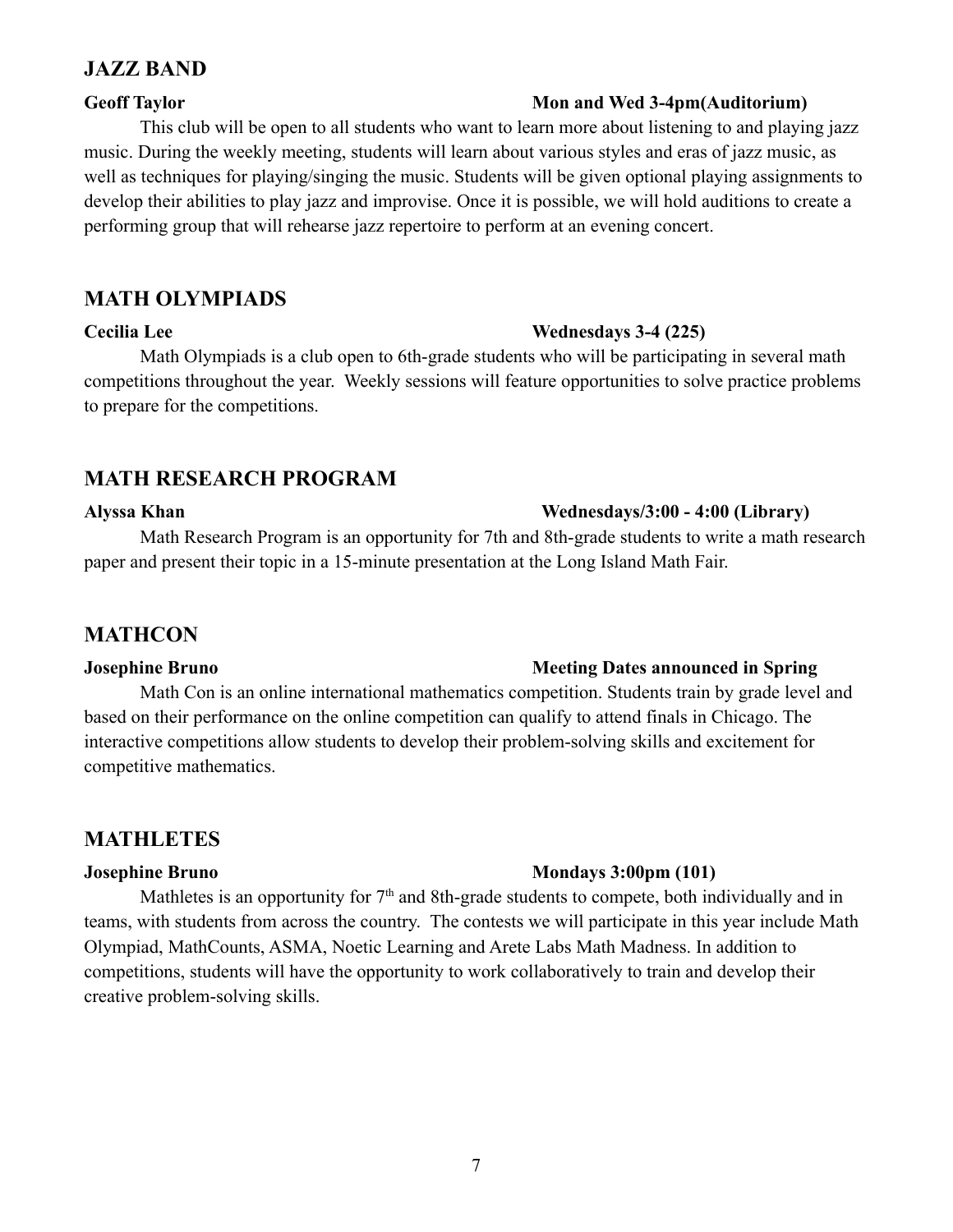# <span id="page-7-0"></span>**MOTHER-DAUGHTER BOOK CLUB (Or other important adult females)**

### **Jenna Caggiano/Tammy Eng Approx. 5x's a year 7-8pm Virtual**

This club offers an opportunity for girls to read books together with their parents, grandparents, or other adults who are important in their lives. The books we read will involve themes that are of particular interest to middle school girls, such as growing up, being popular, and dealing with relationships among family members. Please look for the club welcome flyer from your ELA teachers.

# <span id="page-7-1"></span>**MUSICAL PRODUCTION**

Auditions are at the end of October; the performance is in February. Show off your talent – sing, dance, and act!! Possible need for instrumentalists as well.

# <span id="page-7-2"></span>**NATIONAL HISTORY DAY CLUB**

#### **Chris Marques/Jodi Thompson Tuesday / 3:00 - 4:00 (Library)**

The National History Day Club helps prepare students for the National History Day Competition, the largest social studies event in our nation. Students are given a theme around which they create one of five possible research projects; a documentary, a performance, a written paper, a website, or a museum exhibit. Students may work alone or with a small group. During the after-school meetings, the advisors of the club help students refine their research skills, find resources to use, and provide guidance in project creation.

# <span id="page-7-3"></span>**NATIONAL JUNIOR HONOR SOCIETY**

#### **Caitlin Breen/Kelly Scardina Tuesdays 3-4pm Library**

The Honor Society consists of 8th-grade students who are selected at the end of the third quarter of 7th grade. Grades from the first three-quarters of grade 7 are used to determine eligibility. A cumulative average of 3.66 must be achieved. Sixth-grade students are not eligible and no sixth-grade marks can be used toward meeting criteria. In addition to the academic achievement of a 3.66 GPA, student candidates must show evidence of exemplary behavior and a wholesome attitude toward other students, faculty, and school property. Faculty assessment of behavior and attitude toward peers, staff, and school property is a major step in establishing eligibility for membership.

The society engages in charitable and social activities determined by the members, student officers, and the advisor. Service to school and community is emphasized. Student officers are expected to attend additional planning meetings beyond those for the general membership.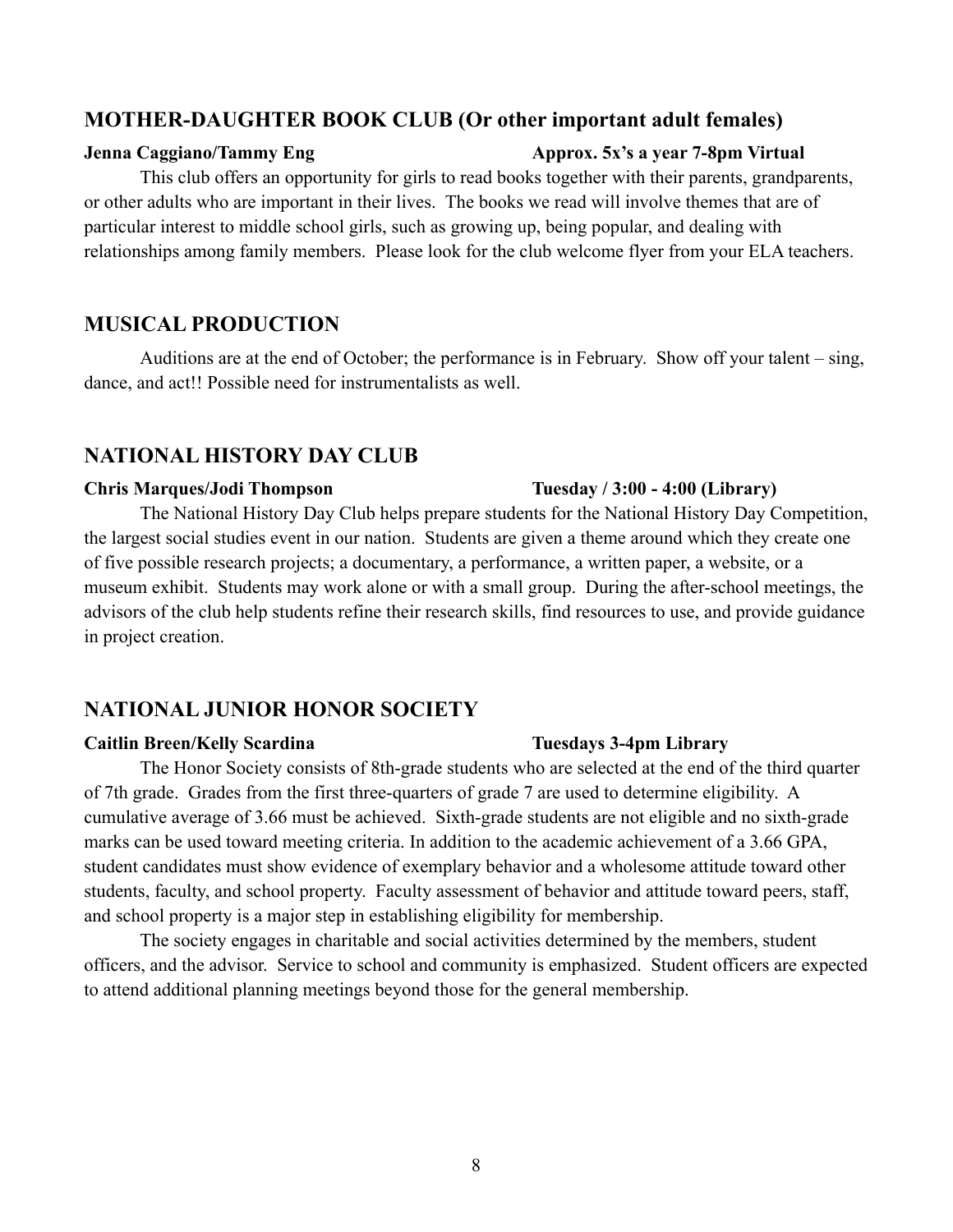### <span id="page-8-0"></span>**NEWSPAPER**

James Ellis once said, "Newspapers are the world's mirrors." Do you want to be a part of a new tradition at Herricks Middle School? This year, we will be launching our first school newspaper! We need writers, editors and photographers to keep the community informed about our events, activities and happenings at the middle school. Join the team and learn more about feature stories, news stories, reviews and editorials, photojournalism and layout. We will meet Wendesays after school in room 214. Be part of the middle school mirror, reflecting our spirit and energy into the world.

### <span id="page-8-1"></span>**OPEN GYM FRIDAYS**

**Phys. Ed. Dept. Fridays 6:40-:725 am (Gym)**

This is an opportunity to be physically active before school on Friday mornings from 6:40 am until 7:35 am. Participants will be able to choose from a variety of activities such as basketball, badminton, volleyball, etc.

# <span id="page-8-2"></span>**ROBOTICS**

#### **Sponsor Meeting Day/Time (Location)**

The Students will be working with Lego Mindstorm kits. Their goal will be to build a robot to complete as many missions as possible for the competition which will be held in January. This club is open to  $7<sup>th</sup>$  and  $8<sup>th</sup>$  grade students.

# <span id="page-8-3"></span>**SCIENCE EXPERIMENTS**

#### **Joe Mauro Every Other Tuesday 3-4:15 (Sci 5)**

This club will focus on different hands-on activities related to science. Students will perform various experiments while working along with Mr. Mauro. Supplies will be provided!

# <span id="page-8-4"></span>**SPANISH CLUB**

### **Adriana Mendrinos Tuesdays / 3:00 - 4:00 (208)**

The Spanish Club is open to all 6th, 7th, and 8th grade Spanish  $\&$  Spanish Immersion students. Club activities include a variety of cultural experiences that allow us to explore the different practices, products, and perspectives of the Spanish-speaking cultures. Students will engage in activities to acquire knowledge about culture, new language skills, promote language learning and fundraise for local and global communities.

### **Kelly Scardina Wednesdays 3-4pm (214)**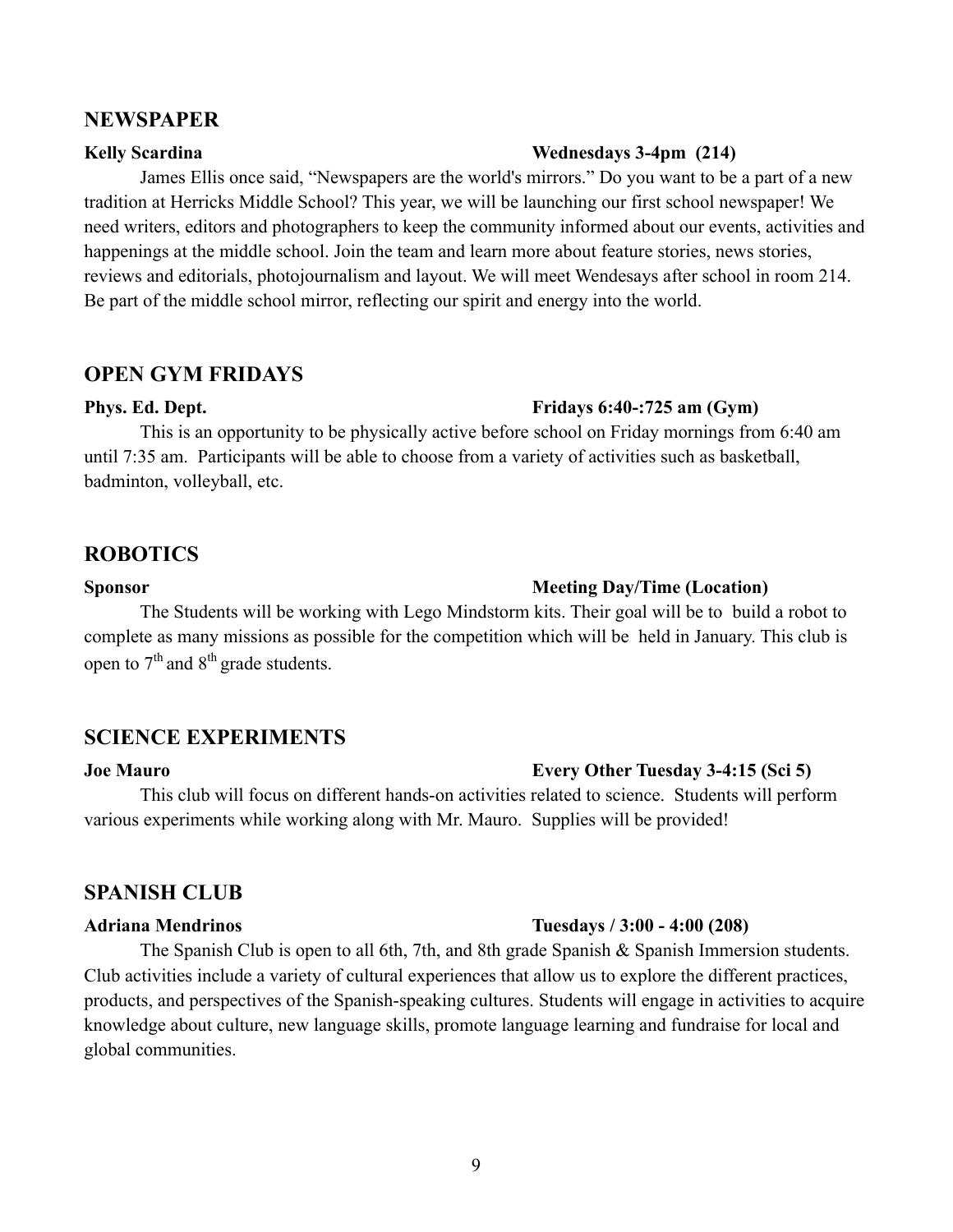# <span id="page-9-0"></span>**STEAM CLUB**

### **Josephine Bruno/Matt Cannata Seasonal Events**

Participants have the opportunity to be actively engaged while developing the skills of a 21st-century learner in the areas of communication, collaboration, critical thinking, and creativity. Students will be given a real-world scenario that presents a specific need for a given group or individual and requires them to design, test, and modify a unique prototype. Students will be provided with a suggested list of supplies and constraints to work with. Upon completion, students will be asked to share a video submission of their final product. Events include Halloween, Winter, Spring, & Summer.

# <span id="page-9-1"></span>**STUDENT ORGANIZATION**

#### **Amanda Banke/Denise Bucher Monday 3-3:45pm (207)**

The Student Organization is open to all students. The Student Organization will be involved in many activities including planning and running fundraising and charity events and community service projects. Over the years, we have worked on projects including, Valentines for Veterans, ALS Ride for Life, food collection drives for pantries, bake sales for various causes as well as other projects that support our community. The Student Organization works closely with the Student Council which is made up of elected representatives of the student body. Students may be part of both groups.

# <span id="page-9-2"></span>**TECHNOLOGY CLUB**

# **Dan Gillam Mondays 3-3:45pm (Tech 2)**

All students are welcome to join the Technology Club. The club's purpose is to encourage creative thinking. Students will use computers to build 3-dimensional models using the latest industry software.

# <span id="page-9-3"></span>**TRI-M MUSIC HONOR SOCIETY**

#### **Alicia Brown 1/month on Tue / 3-4pm (Auditorium)**

Tri-M is a music honor society open to 7th and 8th-grade students. Tri-M focuses on building leaders and music advocates. Tri-M would offer students the opportunity to serve our local community through music-based service projects, such as performing at local hospitals and retirement communities, being a part of a music mentoring program, and hosting fundraising events for organizations students care about. Requirements need to be met to be inducted into the honor society.

# <span id="page-9-4"></span>**VIDEO GAME CLUB**

# **Joe Mauro Wednesdays 3-4 (Cafeteria)**

Video Game Club is for all gamers out there who would love a place to play and discuss games after school! We will discuss new games and consoles coming out, as well as things going on in the world of video games. As we grow and develop as a club, we will create new and exciting ways to play that are based on students' ideas! We will host tournaments as well as casual play. Some games we will play each meeting include Super Smash Bros and Mario Kart!

#### 10